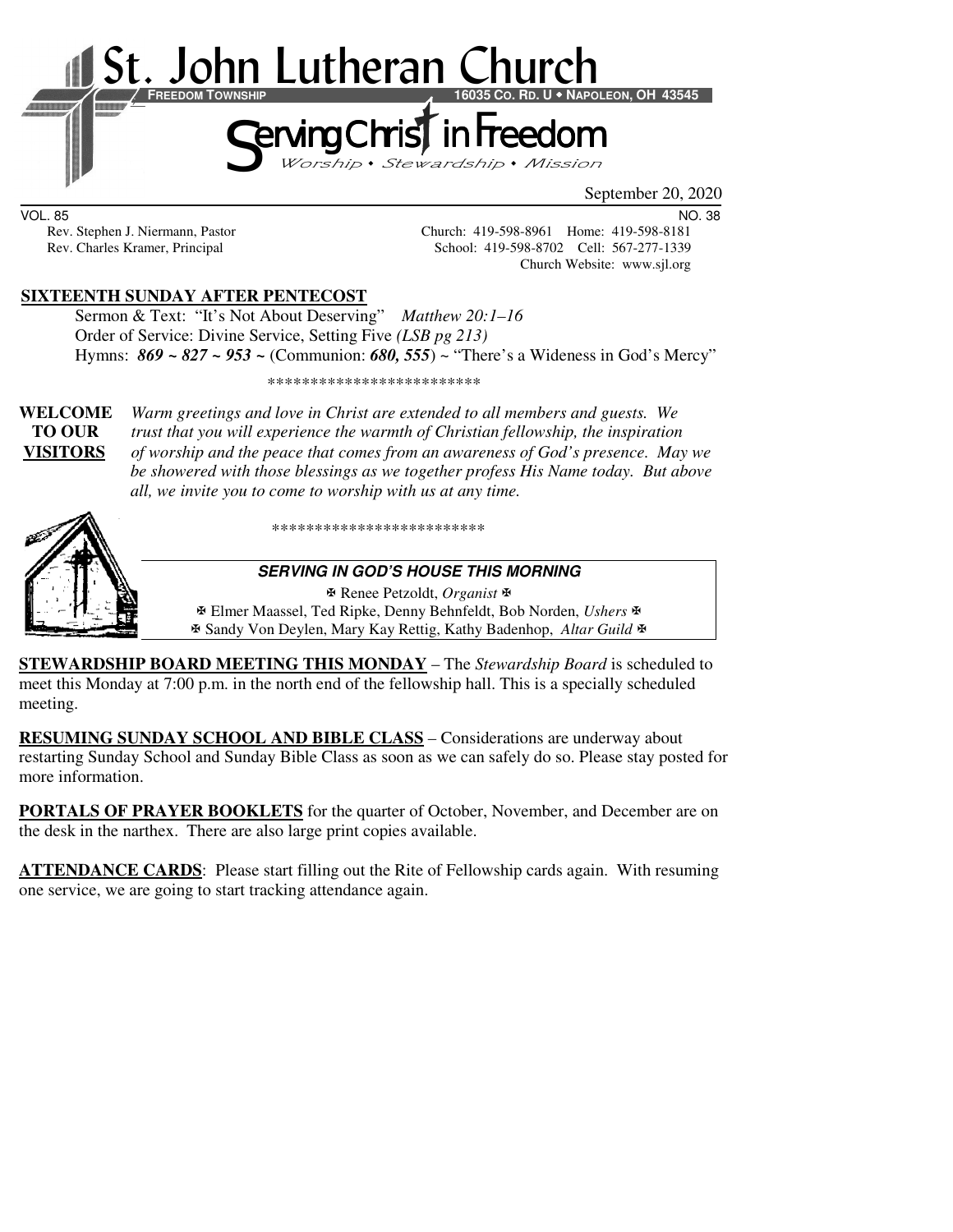|        | In God's House This Week | Online church calendar: www.DynaCal.com/sjl                    |  |  |
|--------|--------------------------|----------------------------------------------------------------|--|--|
| Date   | Time                     | <b>Activities</b>                                              |  |  |
| Today  | 9:00AM                   | <b>Communion Service</b>                                       |  |  |
| Mon.   | 7:00 PM                  | <b>Stewardship Board Meeting</b>                               |  |  |
| Tues.  | 8:35 AM                  | <b>School Chapel</b>                                           |  |  |
|        | 7:00 PM                  | <b>Shepherd Committee</b>                                      |  |  |
|        | 7:30 PM                  | <b>Board of Elders</b>                                         |  |  |
| Wed.   | $6:15$ PM                | Jr. High Confirmation Class ( <i>until 7:30 PM</i> )           |  |  |
| Thurs. | 7:00 PM                  | <b>Thursday Evening Worship</b>                                |  |  |
| Sun.   | 9:00AM                   | <b>Worship Service</b>                                         |  |  |
| Mon.-  | 7:30 AM                  | Morning Meditations, WONW 1280 AM                              |  |  |
| Sat.   |                          | Speaker: Rev.Dale Kern, Retired, - St. John Lutheran - Stryker |  |  |

# **FOR THOSE LISTENING FROM THE PARKING LOT**

**Pick up your bulletin and service by driving through the carport before worship You can give your offering to the deacon at the same time** 

# **Tune your FM radio to 87.7**

#### **Drive-thru Communion after worship under carport**

**MATTERS FOR PRAYER** – Please keep these people in your prayers:

- Shut-Ins: *Norma Damman, Renetta Homan,* and *Lester Rabe*
- *Melba Elling,* and *Lorna Von Deylen*, at Genacross Lutheran Home
- *Evelyn Rohrs,* at Assisted Living Genacross Lutheran Home
- *Harold Behrmann,* at Fulton Manor, Wauseon
- *Donald Badenhop,* at Vancrest Nursing Care Facility, Holgate
- *Donald Landry,* residing at the Ohio Veteran's Home, Sandusky
- Armed Services: *Justin Atkinson, Jason Rohrs*, *Emily Schroeder, Connor Gerken, Seth Handy, Nathan Nemoyer, Jared Dishop*
- *Sue Hurst and Rev. Logan Scheiwe,* who are experiencing health concerns with the return of their cancer
- *Ruth Moll*, *Brenda Elling,* and *Pat Maassel*, recovering from recent surgeries
- *Leona Durham,* for testing to determine a future surgery date
- *Ruth Mahnke,* recuperating at Genacross Lutheran Home after a recent fall at home

**LYF ICE CREAM SOCIAL** – The LYF is looking at an alternate option for its annual ice cream social this year. This will be a Drive-thru Ice Cream Social with **pre-orders only**. The date is Sun., Oct.  $18<sup>th</sup>$  with drive-thru from 10:30 AM – Noon. Order forms are available on the narthex table and also on the school or church's Facebook page under "Events". **Pre-order deadline is Sun., Oct. 4th .** The menu will be: *Chicken or Hot Dog Sandwich, Baked Beans, Chips, and Schwan's Ice Cream.* Freewill offering! This is a Thrivent Action Team event! Come out and support the youth of our congregation as they continue to raise funds for the Youth Center; and also begin to raise funds for the next National Youth Gathering in Houston, TX in 2022!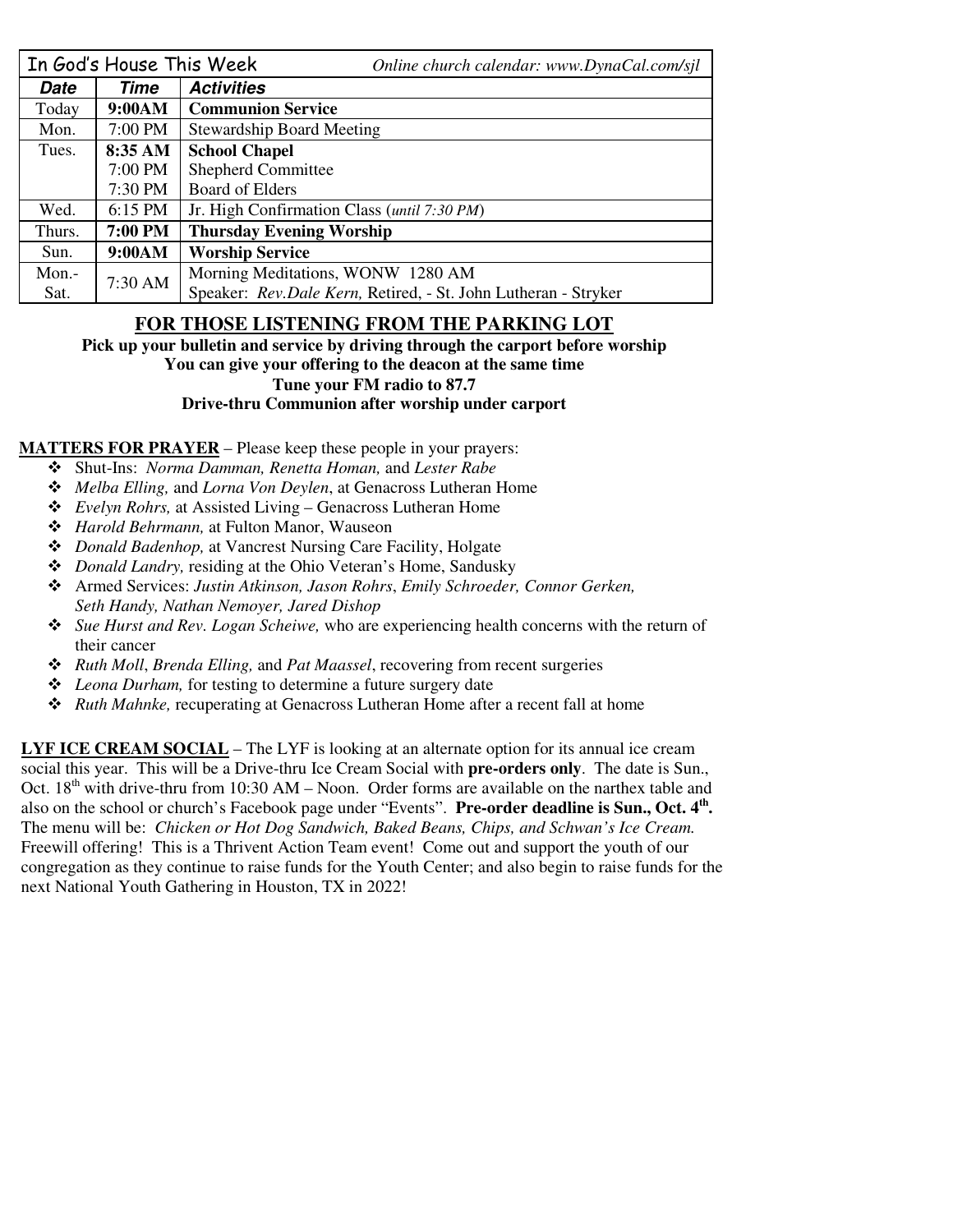### **THE SCRIPTURES THIS DAY – Sixteenth Sunday after Pentecost**

The Sundays after Pentecost show us how to live and labor in God's vineyard as we rely on his boundless, undeserved grace and mercy. In the *Old Testament reading* our Lord invites us to seek him while and where He may be found; He calls us to forsake our wicked ways and unrighteous thoughts; He summons us to return to Him. However, none of these actions earns our way into his vineyard, because His ways of giving abundant pardon are higher than our ways. Since our God graciously invites us to seek his face (*Psalm*), we may engage in the labors of our vocations with the same courage and confidence evident the ministry of St. Paul, as he write in today's *Epistle reading*. God's salvation through the death and resurrection of His Son, Jesus, leads us to fruitful labor in the flesh even while we look forward to eternal life with our Lord. Regardless of how long we labor in his vineyard and how arduous that labor may be, our labor is "rewarded" with the same boundless grace that called us into the vineyard in the first place, as we read in the *Gospel lesson*.

**2021 NOMINATIONS** – This week the Stewardship Board is beginning work on identifying nominees for the various offices of our church. As they undertake this task, we ask three things of each congregational member:

- 1) Pray for the process, that God would raise up willing leaders from among us;
- 2) Please submit your name to the church office if you might be interested in any office;
- 3) If you are approached for a nomination, please don't turn it down without giving it serious and prayerful consideration. We have prayed for you, and believe that God has equipped you to serve for the office for which you are nominated.

**MIDWEEK CONFIRMATION** meets each Wednesday evening from 6:15 to 7:30 p.m. For the time being we are meeting in the 7-8 grade classroom. The room will be thoroughly sanitized after each school day to prepare for our evening class. As soon as we have furnishings in the renovated old school, we will move our Wednesday evening classes to the east room.

### **THREE WAYS TO GIVE AN OFFERING**

- Deposit your offering in the narthex when you come to worship, or if you're listening to the FM broadcast, give your offering to the usher or deacon when they hand you your bulletin.
- Use the '**Give Now'** online giving page a link (the blue button) is on our website.
- Mail your offering to the church.

**OLD SCHOOL ITEMS FOR SALE:** On Sat., Sept. 26<sup>th</sup> at 9:00 AM - 11:00AM over on the blacktop at the old school property, we will be offering the following items:

3 wooden desks,  $2 - 2^{7} \times 8'$  wood tables, 30<sup>"</sup> square table. Old fellowship hall tables (white), Projector screens, Old light fixture globes, Old German books, Record player & vinyl records, 2 – dry erase boards, Pile of wood trim, Lectern/podium, Wood cabinet w/door, 2 – wooden extension ladders, Book rack w/castors, Sliding glass display, Metal shelving unit, 55 gal. cardboard barrels w/lids, and many more items.

These are being offered on a "first come, first serve" basis and buyers can simply make a monetary donation for the item(s) they take. If paying by check, make payable to St. John Lutheran Church. All proceeds will be going to the Youth Center project.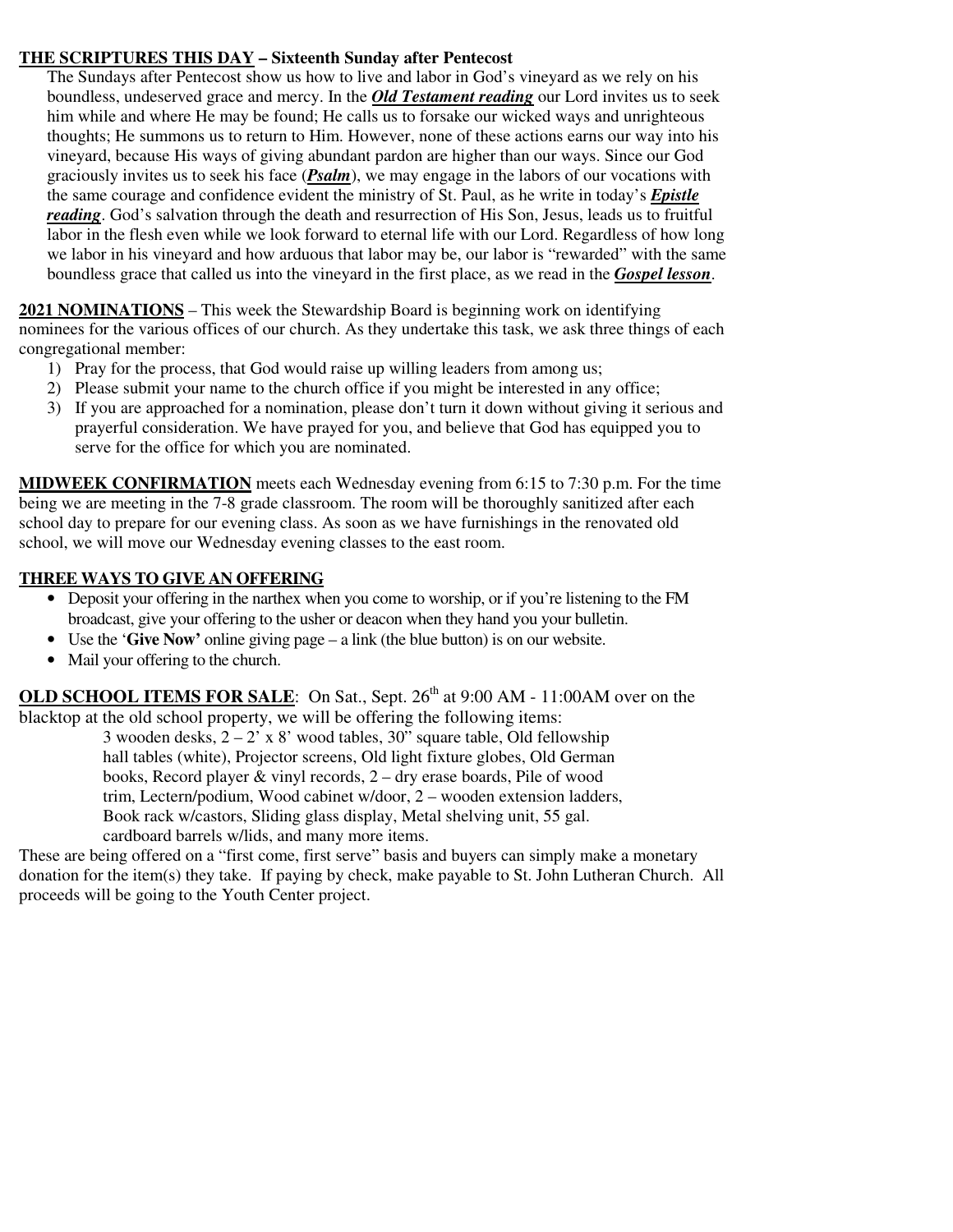**POLICY REMINDER, MATERIAL GIFTS** – It is the long-established policy at St. John that when generous material gifts are offered to the church, the *Stewardship Board* first reviews and evaluates those offers. This is to ensure that the gift is needed and desirable for ministry, that it does no duplicate what we already have, and that it is consistent with the mission and ministry of the church. If you ever have something material you think you would like to donate to the church, please contact the Pastor or Stewardship Board chairperson so that this process can begin.

**OPTIONS FOR HOLY COMMUNION DURING COVID -** During this time of pandemic, we are making Holy Communion available in the following ways:

- **Thursday evening Communion services** prior to first and third Sundays
- **First and Third Sundays each month** in the Sanctuary, and drive-thru after the service
- **Second Sundays** after the service in the sanctuary



**HELP US KEEP UPDATED RECORDS** – With the advent of cell phones, keeping current contact information is an issue for every organization these days, including the church. When people move or get a new phone number, they often don't think to update that information with us, often leaving us with no way to contact them for ministry related matters. So please, if you move or get a new phone number, contact the church office or make a note of it on the *Rite of Fellowship Card* and help us keep our records as up-to-date as possible.

**HAWKS COMMUNITY DAY RESULTS:** A snippet from owner Chery Weideman's email: *Holy Cow!!! St. John's is blessed with loyal members… we were so crazy busy that we ran out of dough and had to make a new batch in the middle of all of it. So we had to quit taking orders for about a half hour. Anyway, we made it through and I have your check ready to go.* With that being said, the result of the Sat., Sept.  $12^{th}$ , Hawks Community Day netted St. John School \$528. That is \$220 more than last year's total. **We can't thank St. John congregation members and school families enough for supporting this fundraiser to benefit the school. GREAT JOB!** 

| <b>FINANCIAL FACTS: Home Fund</b> |                                     | Synod & Missions | <b>Building Fund</b> |
|-----------------------------------|-------------------------------------|------------------|----------------------|
| Weekly Need                       | \$9,792.78                          | \$500.00         | \$961.54             |
| Rec'd 09/13/20                    | \$8,827.00                          | \$115.00         | \$200.00             |
|                                   | <b>ATTENDANCE:</b> Thursday $-30$ ; | Sunday $-110$    |                      |



**SHARE THE BOUNTY OF SUMMER** – This morning a table has been set up under the carport where you can bring any spare produce from your garden and share it with others in the congregation. Bring whatever you can and take whatever you can use, and share the bounty of summer! The table will be set up each Sunday through September or so.

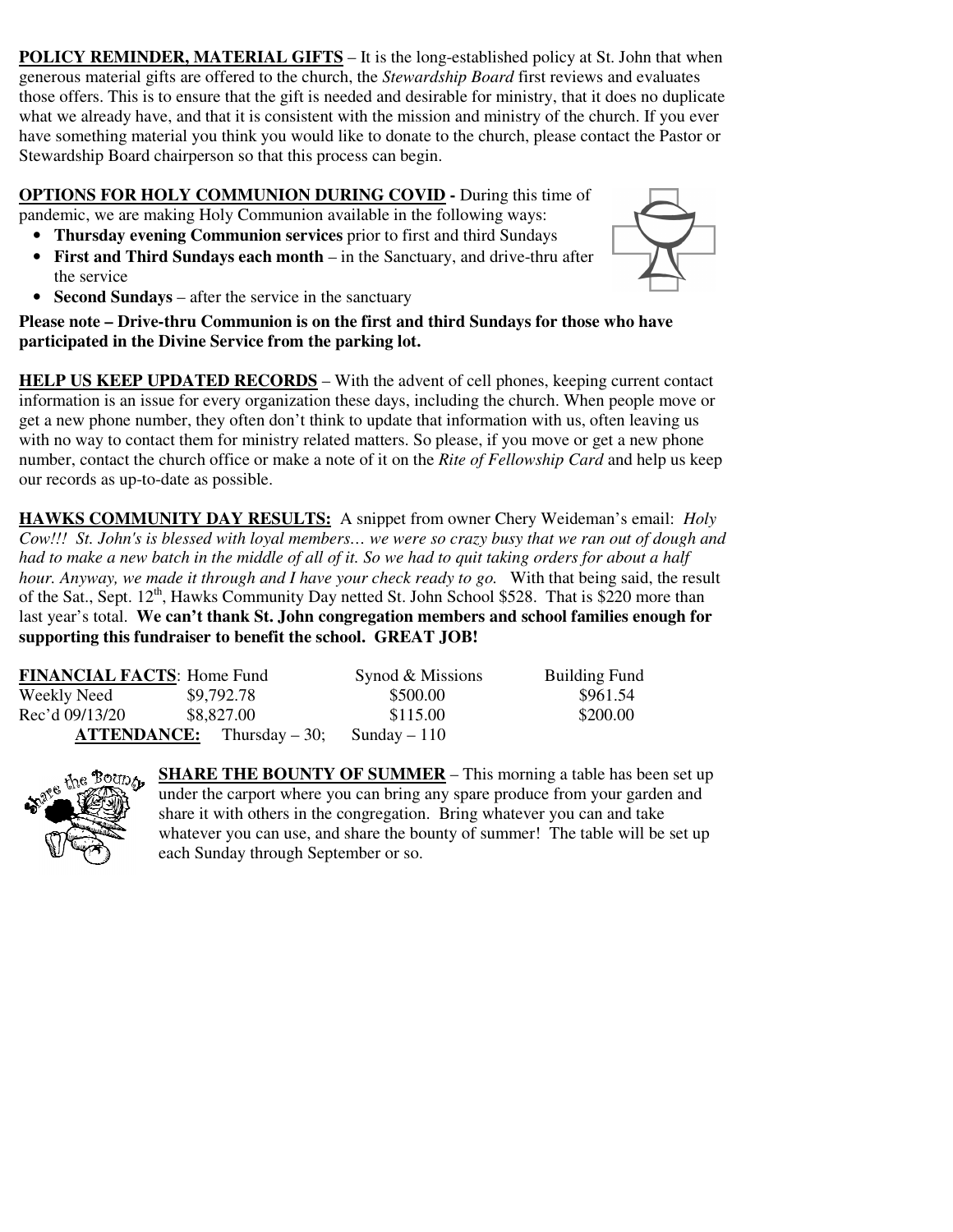**PRAYER CALENDAR NOTE:** Please be aware that if you would like your wedding anniversaries printed on the prayer calendars, you will have to stop in or email Joyce in the office.

**COUNCIL MINUTES –** This is just a reminder that council meeting minutes are not published until they are approved a month later. If you would like to read about the most recent council meeting, an unofficial and unapproved copy of the minutes is available for viewing in the church office.

**FURNISHINGS FOR OLD SCHOOL RENOVATION EAST ROOM** – Thank you to everyone who has given gifts for furnishing the new facility in the old school. We are approximately two-thirds of the way to our goal. We envision the east room to be versatile for meetings, conferences, classes, family events, etc. of up to approximately 50 people. We will be purchasing *Lifetime™* brand tables and chairs because of their high quality and durability. We are planning to purchase the following:

- 8 six-foot banquet tables \$85 each
- 50 chairs \$25 each
- 2 60-inch TVs/wall mounts (for both rooms) \$500 each

Gifts may be included with your regular offering (make a notation on your envelope), or deposited into the clear box marked "Old School Furnishings" located on the narthex table (special envelopes for your gift are available). Thank you for your gifts as we come down the homestretch on this project!



**HEARING ASSISTANCE IS AVAILABLE**: If hearing in worship has been a problem for you, pick up one of the receiver units for our hearing assistance system. An usher will assist you and you'll hear much more clearly. *(Also, please let us know how the system is working for you.)* 

For those who use the hearing assistance system regularly and for the sake of hygiene, we ask that you claim one of the ear buds as your own and keep it with you in your purse, pocket, etc. Bring it with you when you come to church, and simply plug it into one the receivers.

**'BREAD FROM HEAVEN'** – A note to St. John members needing food assistance – If you could use food assistance from our food pantry, please speak with *Pastor Niermann*. We are required by the *Northwestern Ohio Food Bank* to keep a record with your name, but pastor will keep your record separate and absolutely confidential.

Contributions can be made at any time. Monetary gifts can be given to the *Good Neighbor Fund* (note it on your offering envelope). Food donations for our pantry can be dropped off in the box by the Archives display cases. Any and all contributions are always greatly appreciated, and the families we serve are greatly appreciative of the generosity of St. John. Thank you so much!

**OHIO ORPHAN GRAIN TRAIN**: The Ohio Division OGT is located in the north end of the Culligan Water Conditioning building on Independence Drive in Napoleon. Someone is usually there to receive items on the first Tuesday of the month from 9:00-11:00 AM. If you need to drop off items at another time, please contact *Nancy Helmke* (419-758-3539), *Diann Meyer-Grieser* (419-267-3485), or *Vicki Grieser* (419-445-2986) and they will be happy to meet you and open the facility to receive your donations! PLEASE do not drop off items at the warehouse when it is closed. Thank you!